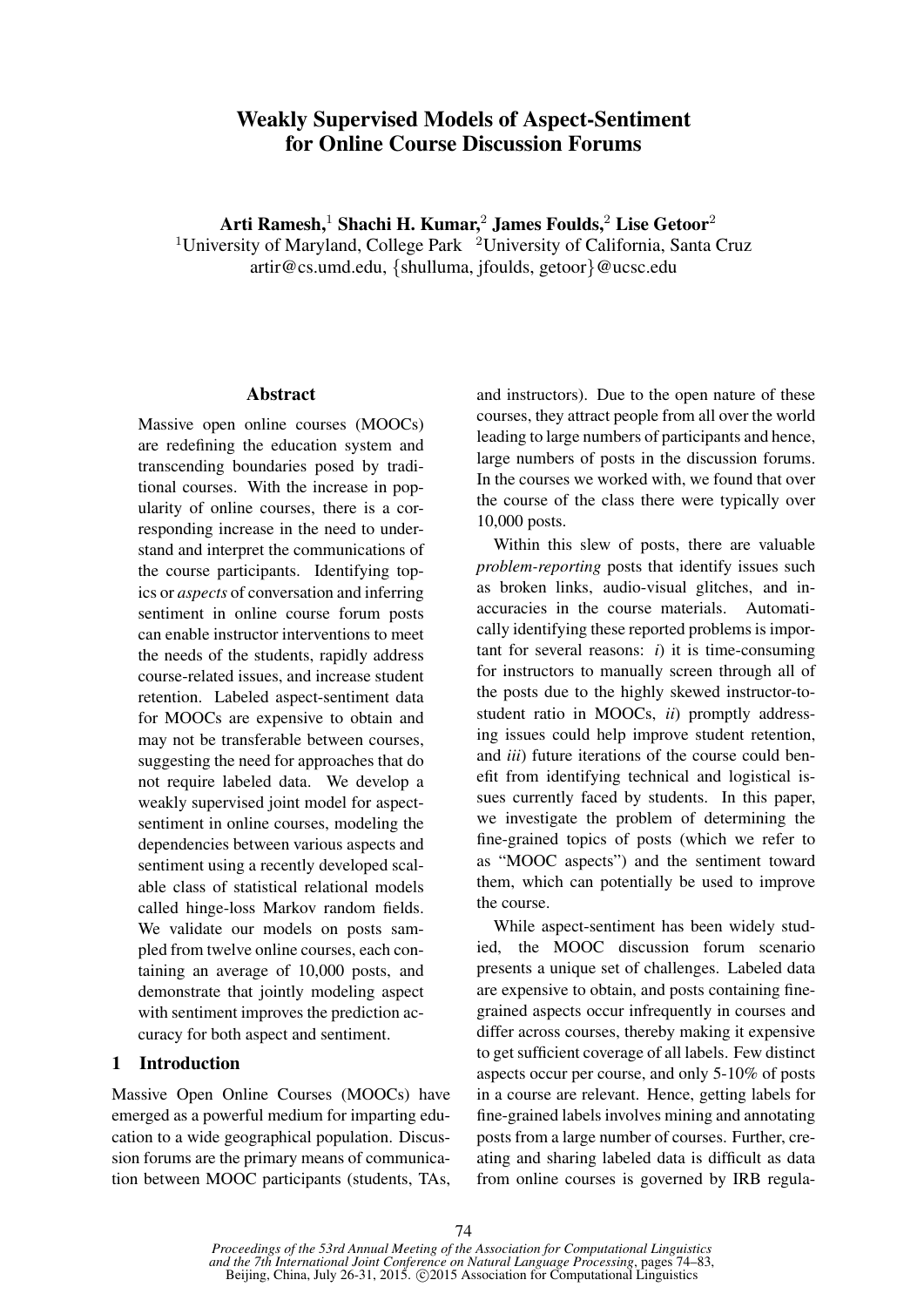tions. Privacy restrictions are another reason why unsupervised/weakly-supervised methods can be helpful. Lastly, to design a system capable of identifying all possible MOOC aspects across courses, we need to develop a system that is not fine-tuned to any particular course, but can adapt seamlessly across courses.

To this end, we develop a weakly supervised system for detecting aspect and sentiment in MOOC forum posts and validate its effectiveness on posts sampled from twelve MOOC courses. Our system can be applied to any MOOC discussion forum with no or minimal modifications.

Our contributions in this paper are as follows:

- We show how to encode weak supervision in the form of seed words to extract extract course-specific features in MOOCs using SeededLDA, a seeded variation of topic modeling (Jagarlamudi et al., 2012).
- Building upon our SeededLDA approach, we develop a joint model for aspects and sentiment using the *hinge-loss Markov random field (HL-MRF)* probabilistic modeling framework. This framework is especially well-suited for this problem because of its ability to combine information from multiple features and jointly reason about aspect and sentiment.
- To validate the effectiveness of our system, we construct a labeled evaluation dataset by sampling posts from twelve MOOC courses, and annotating these posts with fine-grained MOOC aspects and sentiment via *crowdsourcing*. The annotation captures finegrained aspects of the course such as content, grading, deadlines, audio and video of lectures and sentiment (i.e., *positive, negative, and neutral*) toward the aspect in the post.
- We demonstrate that the proposed HL-MRF model can predict fine-grained aspects and sentiment and outperforms the model based only on SeededLDA.

### 2 Related Work

To the best of our knowledge, the problem of predicting aspect and sentiment in MOOC forums has not yet been addressed in the literature. We review prior work in related areas here.

Aspect-Sentiment in Online Reviews It is valuable to identify the sentiment of online reviews towards aspects such as hotel cleanliness and cellphone screen brightness, and sentiment analysis at the aspect-level has been studied extensively in this context (Liu and Zhang, 2012). Several of these methods use latent Dirichlet allocation topic models (Blei et al., 2003) and variants of it for detecting aspect and sentiment (Lu et al., 2011; Lin and He, 2009). Liu and Zhang (2012) provide a comprehensive survey of techniques for aspect and sentiment analysis. Here, we discuss works that are closely related to ours.

Titov and McDonald (2008) emphasize the importance of an unsupervised approach for aspect detection. However, the authors also indicate that standard LDA (Blei et al., 2003) methods capture global topics and not necessarily pertinent aspects — a challenge that we address in this work. Brody and Elhadad (2010), Titov and McDonald (2008), and Jo and Oh (2011) apply variations of LDA at the sentence level for online reviews. We find that around 90% of MOOC posts have only one aspect, which makes sentence-level aspect modeling inappropriate for our domain.

Most previous approaches for sentiment rely on manually constructed lexicons of strongly positive and negative words (Fahrni and Klenner, 2008; Brody and Elhadad, 2010). These methods are effective in an online review context, however sentiment in MOOC forum posts is often implicit, and not necessarily indicated by standard lexicons. For example, the post "Where is my certificate? Waiting over a month for it." expresses negative sentiment toward the *certificate* aspect, but does not include any typical negative sentiment words. In our work, we use a data-driven model-based approach to discover domain-specific lexicon information guided by small sets of seed words.

There has also been substantial work on joint models for aspect and sentiment (Kim et al., 2013; Diao et al., 2014; Zhao et al., 2010; Lin et al., 2012), and we adopt such an approach in this paper. Kim et al. (2013) use a hierarchical aspectsentiment model and evaluate it for online reviews. Mukherjee and Liu (2012) use seed words for discovering aspect-based sentiment topics. Drawing on the ideas of Mukherjee and Liu (2012) and Kim et al. (2013), we propose a statistical relational learning approach that combines the advantages of seed words, aspect hierarchy, and flat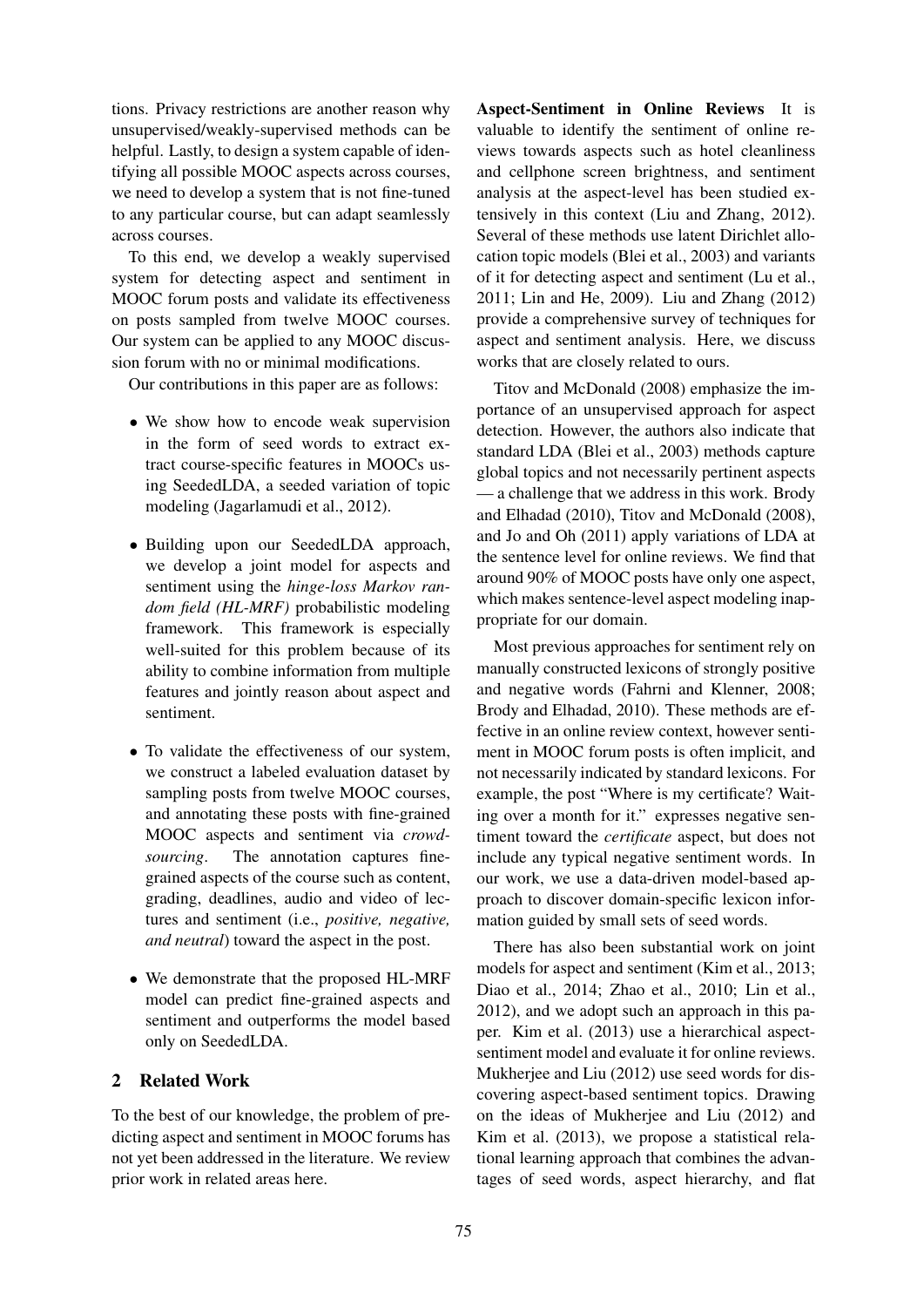| Post 1: I have not received the <b>midterm</b> .                 |
|------------------------------------------------------------------|
| Post 2: No <b>lecture subtitles</b> week, will they be uploaded? |
| Post 3: I am  and I am looking forward to learn more             |

Table 1: Example posts from MOOC forums. Aspect words are highlighted in bold.

aspect-sentiment relationships. It is important to note that a broad majority of the previous work on aspect sentiment focuses on the specific challenges of online review data. As discussed in detail above, MOOC forum data have substantially different properties, and our approach is the first to be designed particularly for this domain.

Learning Analytics In another line of research, there is a growing body of work on the analysis of online courses. Regarding MOOC forum data, Stump et al. (2013) propose a framework for taxonomically categorizing forum posts, leveraging manual annotations. We differ from their approach in that we develop an automatic system to predict MOOC forum categories without using labeled training data. Ramesh et al. (2014b) categorize forum posts into three broad categories in order to predict student engagement. Unlike this method, our system is capable of fine-grained categorization and of identifying aspects in MOOCS. Chaturvedi et al. (2014) focus on predicting instructor intervention using lexicon features and thread features. In contrast, our system is capable of predicting fine MOOC aspects and sentiment of discussion forum posts and thus provides a more informed analysis of MOOC posts.

### 3 Problem Setting and Data

MOOC participants primarily communicate through discussion forums, consisting of posts, which are short pieces of text. Table 1 provides examples of posts in MOOC forums. Posts *1* and *2* report issues and feedback for the course, while post *3* is a social interaction message. Our goal is to distinguish *problem-reporting* posts such as *1* and *2* from *social* posts such as *3*, and to *identify the issues* that are being discussed.

We formalize this task as an *aspect-sentiment* prediction problem (Liu and Zhang, 2012). The issues reported in MOOC forums can be related to the different elements of the course such as *lectures* and *quizzes*, which are referred to as *aspects*. The aspects are selected based on MOOC domain expertise and inspiration from Stump et al. (2013), aiming to cover common concerns that could benefit from intervention. The task is to predict these

| COARSE-ASPECT      | <b>FINE-ASPECT</b>     | Description               | # of posts |
|--------------------|------------------------|---------------------------|------------|
|                    | <b>LECTURE-CONTENT</b> | Content of lectures.      | 559        |
| <b>LECTURE</b>     | <b>LECTURE-VIDEO</b>   | Video of lectures.        | 215        |
|                    | LECTURE-SUBTITLES      | Subtitles of lecture.     | 149        |
|                    | LECTURE-AUDIO          | Audio of lecture.         | 136        |
|                    | LECTURE-LECTURER       | Delivery of instructor.   | 69         |
|                    | QUIZ-CONTENT           | Content in quizzes.       | 439        |
| <b>QUIZ</b>        | QUIZ-GRADING           | Grading of quizzes.       | 360        |
|                    | QUIZ-SUBMISSION        | Quiz submission.          | 329        |
|                    | <b>OUIZ-DEADLINE</b>   | Deadline of quizzes.      | 142        |
| <b>CERTIFICATE</b> |                        | Course certificates.      | 194        |
| SOCIAL.            |                        | Social interaction posts. | 1187       |

Table 2: Descriptions of *coarse* and *fine* aspects.

aspects for each post, along with the *sentiment* polarity toward the aspect, which we code as *positive*, *negative*, or *neutral*. The negative-sentiment posts, along with their aspects, allow us to identify potentially correctable issues in the course. As labels are expensive in this scenario, we formulate the task as a *weakly supervised* prediction problem. In our work, we assume that a post has at most one fine-grained aspect, as we found that this was true for 90% of the posts in our data. This property is due in part to the brevity of forum posts, which are much shorter documents than those considered in other aspect-sentiment scenarios such as product reviews.

### 3.1 Aspect Hierarchy

While we do not require labeled data, our approaches allow the analyst to instead relatively easily encode a small amount of domain knowledge by seeding the models with a few words relating to each aspect of interest. Hence, we refer to our approach as *weakly supervised*. Our models can further make use of hierarchical structure between the aspects. The proposed approach is flexible, allowing the aspect seeds and hierarchy to be selected for a given MOOC domain.

For the purposes of this study, we represent the MOOC aspects with a two-level hierarchy. We identify a list of *nine* fine-grained aspects, which are grouped into *four* coarse topics. The *coarse* aspects consist of LECTURE, QUIZ, CERTIFICATE, and SOCIAL topics. Table 2 provides a description of each of the aspects and also gives the number of posts in each aspect category after annotation.

As both LECTURE and QUIZ are key coarselevel aspects in online courses, and more nuanced aspect information for these is important to facilitate instructor interventions, we identify fine-grained aspects for these coarse aspects.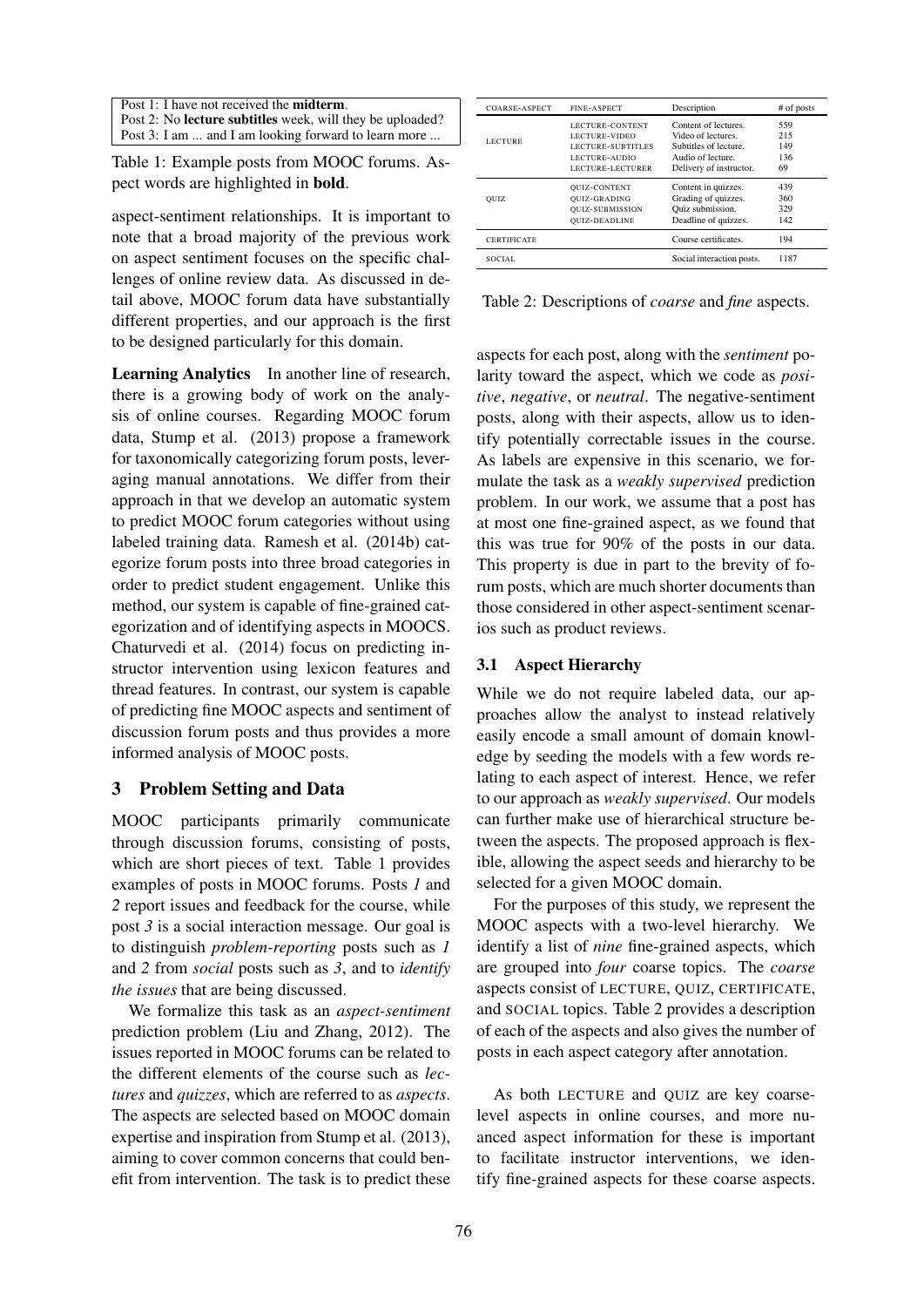For LECTURE we identify LECTURE-CONTENT, LECTURE-VIDEO, LECTURE-AUDIO, LECTURE-SUBTITLES, and LECTURE-LECTURER as fine aspects. For QUIZ, we identify the fine aspects QUIZ-CONTENT, QUIZ-GRADING, QUIZ-DEADLINES, and QUIZ-SUBMISSION. We use the label SOCIAL to refer to social interaction posts that do not mention a problem-related aspect.

### 3.2 Dataset

We construct a dataset by sampling posts from MOOC courses to capture the variety of aspects discussed in online courses. We include courses from different disciplines (business, technology, history, and the sciences) to ensure broad coverage of aspects. Although we adopt an approach that does not require labeled data for training, which is important for most practical MOOC scenarios, in order to validate our methods we obtain labels for the sampled posts using *Crowdflower*, 1 an online crowd-sourcing annotation platform. Each post was annotated by at least 3 annotators. Crowdflower calculates *confidence* in labels by computing trust scores for annotators using test questions. Kolhatkar et al. (2013) provide a detailed analysis of Crowdflower trust calculations and the relationship to inter-annotator agreement. We follow their recommendations and retain only labels with *con* $f$ *idence*  $> 0.5$ .

### 4 Aspect-Sentiment Prediction Models

In this section, we develop models and featureextraction techniques to address the challenges of aspect-sentiment prediction for MOOC forums. We present two weakly-supervised methods first, using a seeded topic modeling approach (Jagarlamudi et al., 2012) to identify aspects and sentiment. Second, building upon this method, we then introduce a more powerful statistical relational model which reasons over the seeded LDA predictions as well as sentiment side-information to encode hierarchy information and correlations between sentiment and aspect.

### 4.1 Seeded LDA Model

Topic models (Blei et al., 2003), which identify latent semantic themes from text corpora, have previously been successfully used to discover aspects for sentiment analysis (Diao et al., 2014). By equating the topics, i.e. discrete distributions over

words, with aspects and/or sentiment polarities, topic models can recover aspect-sentiment predictions. In the MOOC context we are specifically interested in problems with the courses, rather than general topics which may be identified by a topic model, such as the topics of the course material. To guide the topic model to identify aspects of interest, we use *SeededLDA* (Jagarlamudi et al., 2012), a variant of LDA which allows an analyst to "seed" topics by providing key words that should belong to the topics.

We construct SeededLDA models by providing a set of seed words for each of the coarse and fine aspects in the aspect hierarchy of Table 2. We also seed topics for *positive*, *negative* and *neutral* sentiment polarities. The seed words for coarse topics are provided in Table 3, and fine aspects in Table 4. For the sentiment topics (Table 5), the seed words for the topic *positive* are positive words often found in online courses such as *thank*, *congratulations*, *learn*, and *interest*. Similarly, the seed words for the *negative* topic are negative in the context of online courses, such as *difficult*, *error*, *issue*, *problem*, and *misunderstand*.

Additionally, we also use SeededLDA for isolating some common problems in online courses that are associated with sentiment, such as *difficulty*, *availability*, *correctness*, and coursespecific seed words from the syllabus as described in Table 6. Finally, having inferred the SeededLDA model from the data set, for each post  $p$  we predict the most likely aspect and the most likely sentiment polarity according to the post's inferred distribution over topics  $\theta^{(p)}$ .

In our experiments, we tokenize and stem the posts using NLTK toolkit (Loper and Bird, 2002), and use a stop word list tuned to online course discussion forums. The topic model Dirichlet hyperparameters are set to  $\alpha = 0.01$ ,  $\beta = 0.01$  in our experiments. For SeededLDA models corresponding to the seed sets in Tables 3, 4, and 5, the number of topics is equal to the number of seeded topics. For SeededLDA models corresponding to the seed words in Tables 6 and 3, we use 10 topics, allowing for some *unseeded* topics that are not captured by the seed words.

### 4.2 Hinge-loss Markov Random Fields

The approach described in the previous section automatically identifies user-seeded aspects and sentiment, but it does not make further use of struc-

<sup>1</sup> http://www.crowdflower.com/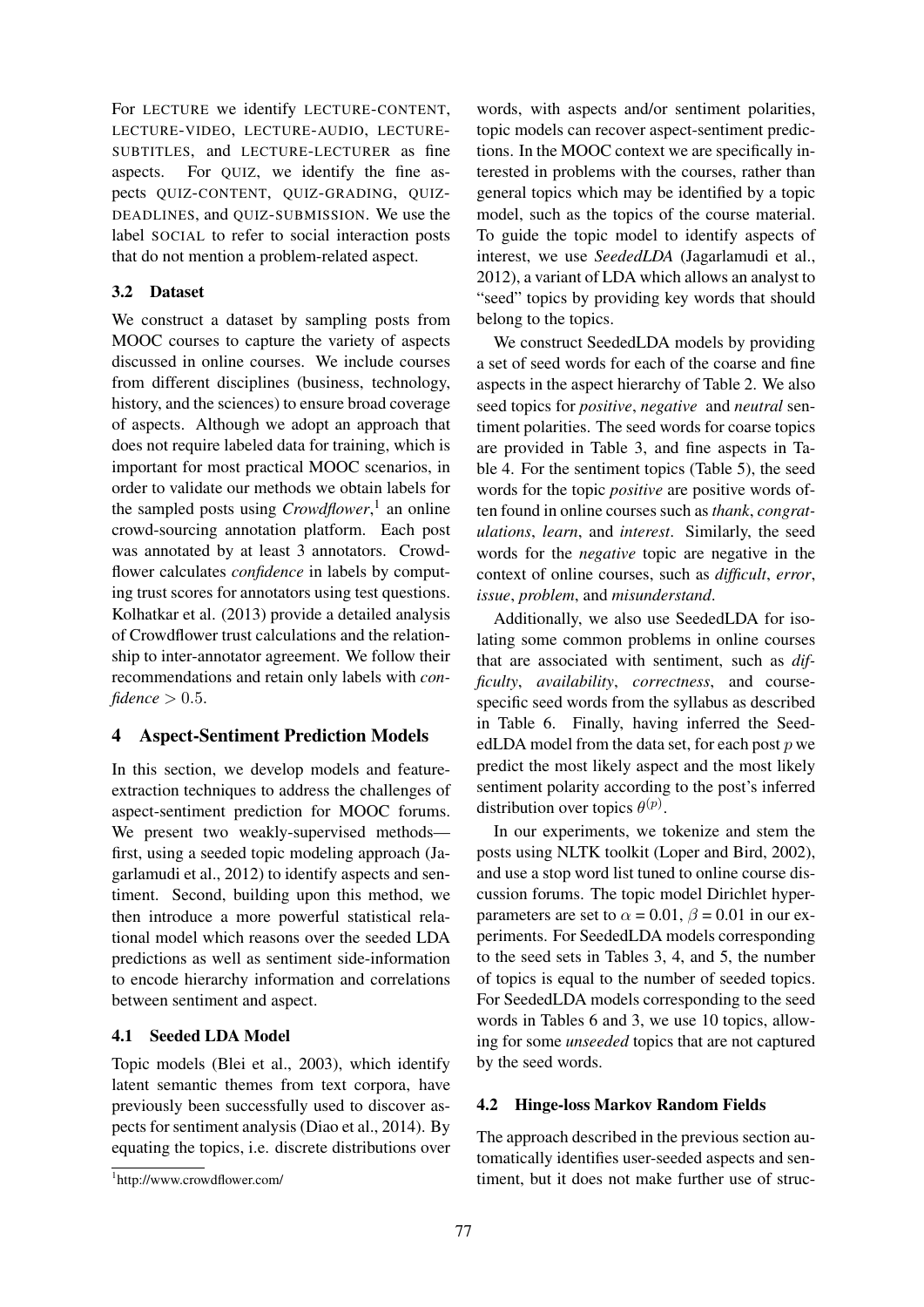LECTURE: lectur, video, download, volum, low, headphon, sound, audio, transcript, subtitl, slide, note QUIZ: quiz, assignment, question, midterm,exam, submiss, answer, grade, score, grad, midterm, due, deadlin CERTIFICATE: certif, score, signatur, statement, final, course, pass, receiv, coursera, accomplish, fail SOCIAL: name, course, introduction, stud, group, everyon, student

Table 3: Seed words for *coarse* aspects

LECTURE-VIDEO: video, problem, download, play, player, watch, speed, length, long, fast, slow, render, qualiti LECTURE-AUDIO: volum, low, headphon, sound, audio, hear, maximum, troubl, qualiti, high, loud, heard LECTURE-LECTURER: professor, fast, speak, pace, follow, speed, slow, accent, absorb, quick, slowli LECTURE-SUBTITLES: transcript, subtitl, slide, note, lectur, difficult, pdf LECTURE-CONTENT: typo, error, mistak, wrong, right, incorrect, mistaken QUIZ-CONTENT: question, challeng, difficult, understand, typo, error, mistak, quiz, assignment QUIZ-SUBMISSION: submiss, submit, quiz, error, unabl, resubmit QUIZ-GRADING: answer, question, answer, grade, assignment, quiz, respons ,mark, wrong, score QUIZ-DEADLINE: due, deadlin, miss, extend, late

Table 4: Seed words for *fine* aspects

POSITIVE: interest, excit, thank, great, happi, glad, enjoy, forward, insight, opportun, clear, fantast, fascin, learn, hope, congratul NEGATIVE: problem, difficult, error, issu, unabl, misunderstand, terribl, bother, hate, bad, wrong, mistak, fear, troubl NEUTRAL: coursera, class, hello, everyon, greet, nam, meet, group, studi, request, join, introduct, question, thank

#### Table 5: Seed words for *sentiment*

DIFFICULTY: difficult, understand, ambigu, disappoint, hard, follow, mislead, difficulti, challeng, clear CONTENT: typo, error, mistak, wrong, right, incorrect, mistaken, score

AVAILABILITY: avail, nowher, find, access, miss, view, download, broken, link, bad, access, deni, miss, permiss

COURSE-1: develop, eclips, sdk, softwar, hardware, accuser, html, platform, environ, lab, ide, java,

COURSE-2: protein, food, gene, vitamin, evolut, sequenc, chromosom, genet, speci, peopl, popul, evolv, mutat, ancestri COURSE-3: compani, product, industri, strategi, decision, disrupt, technolog, market

Table 6: Seed words for sentiment specific to online courses

ture or dependencies between these values, or any additional side-information. To address this, we propose a more powerful approach using hingeloss Markov random fields (HL-MRFs), a scalable class of continuous, conditional graphical models (Bach et al., 2013). HL-MRFs have achieved state-of-the-art performance in many domains including knowledge graph identification (Pujara et al., 2013), understanding engagements in MOOCs (Ramesh et al., 2014a), biomedicine and multirelational link prediction (Fakhraei et al., 2014), and modelling social trust (Huang et al., 2013). These models can be specified using *Probabilistic Soft Logic (PSL)* (Bach et al., 2015), a weighted first order logical templating language. An example of a PSL rule is

$$
\lambda: P(a) \wedge Q(a, b) \to R(b),
$$

where *P*, *Q*, and *R* are predicates, *a* and *b* are *variables*, and  $\lambda$  is the weight associated with the rule. The weight of the rule indicates its importance in the HL-MRF probabilistic model, which defines a probability density function of the form

$$
P(\mathbf{Y}|\mathbf{X}) \propto \exp\left(-\sum_{r=1}^{M} \lambda_r \phi_r(\mathbf{Y}, \mathbf{X})\right)
$$

$$
\phi_r(\mathbf{Y}, \mathbf{X}) = (\max\{l_r(\mathbf{Y}, \mathbf{X}), 0\})^{\rho_r}, \qquad (1)
$$

where  $\phi_r(\mathbf{Y}, \mathbf{X})$  is a *hinge-loss potential* corresponding to an instantiation of a rule, and is specified by a linear function  $l_r$  and optional exponent  $\rho_r \in \{1, 2\}$ . For example, in our MOOC aspectsentiment model, if *P* and *F* denote *post P* and *fine aspect*  $F$ , then we have predicates SEEDLDA- $FINE(P, F)$  to denote the value corresponding to topic  $F$  in SeededLDA, and FINE-ASPECT $(P, F)$  is the target variable denoting the fine aspect of the post *P*. A PSL rule to encode that the SeededLDA topic  $F$  suggests that aspect  $F$  is present is

$$
\lambda
$$
: SEEDLDA-FINE $(P, F)$   $\rightarrow$  FINE-ASPECT $(P, F)$ .

We can generate more complex rules connecting the different features and target variables, e.g.

$$
\lambda : \text{SEBDLDA-FINE}(P, F) \land \text{SENTIMENT}(P, S)
$$

$$
\rightarrow \text{FINE-ASPECT}(P, F).
$$

This rule encodes a dependency between SENTI-MENT and FINE-ASPECT, namely that the Seed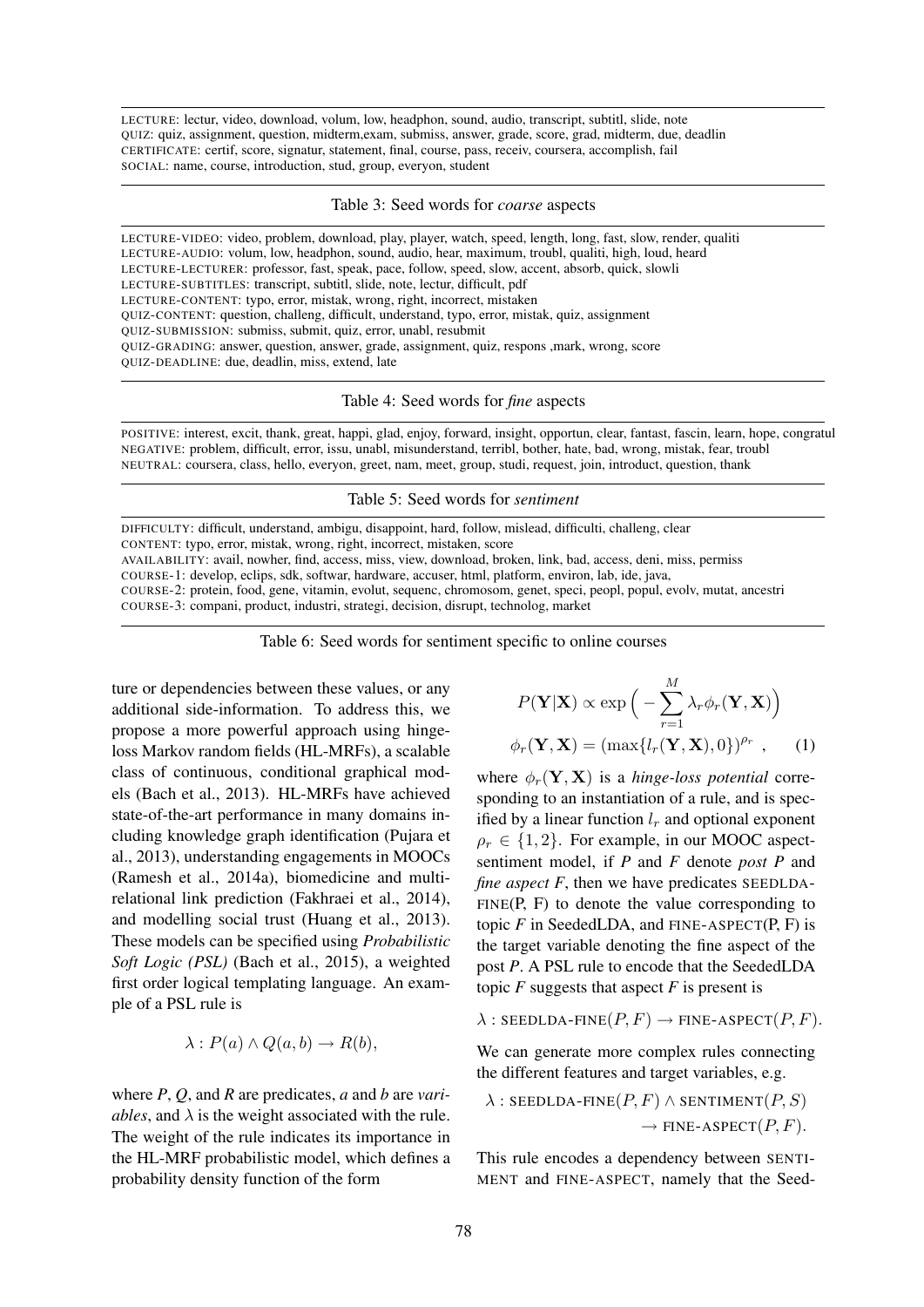edLDA topic and a strong sentiment score increase the probability of the fine aspect. The HL-MRF model uses these rules to encode domain knowledge about dependencies among the predicates. The continuous value representation further helps in understanding the confidence of predictions.

### 4.3 Joint Aspect-Sentiment Prediction using Probabilistic Soft Logic (PSL-Joint)

In this section, we describe our joint approach to predicting aspect and sentiment in online discussion forums, leveraging the strong dependence between aspect and sentiment. We present a system designed using HL-MRFs which combines different features, accounting for their respective uncertainty, and encodes the dependencies between aspect and sentiment in the MOOC context.

Table 7 provides some representative rules from our model. $<sup>2</sup>$  The rules can be classified into two</sup> broad categories—1) rules that combine multiple features, and 2) rules that encode the dependencies between aspect and sentiment.

### 4.3.1 Combining Features

The first set of rules in Table 7 combine different features extracted from the post. SEEDLDA-FINE, SEEDLDA-COARSE and SEEDLDA-SENTIMENT-COURSE predicates in rules refer to SeededLDA posterior distributions using *coarse*, *fine*, and course-specific *sentiment* seed words respectively. The strength of our model comes from its ability to encode different combinations of features and weight them according to their importance. The first rule in Table 7 combines the SeededLDA features from both SEEDLDA-FINE and SEEDLDA-COARSE to predict the fine aspect. Interpreting the rule, the fine aspect of the post is more likely to be LECTURE-LECTURER if the coarse SeededLDA score for the post is LECTURE, *and* the fine SeededLDA score for the post is LECTURE-LECTURER. Similarly, the second rule provides combinations of some of the other features used by the model—two different SeededLDA scores for sentiment, as indicated by seed words in Tables 5 and 6. The third rule states that certain fine aspects occur together with certain values of sentiment more than others. In online courses, posts that discuss grading usually talk about grievances and issues. The rule captures that QUIZ-GRADING occurs with negative sentiment in most cases.

## 4.3.2 Encoding Dependencies Between Aspect and Sentiment

In addition to combining features, we also encode rules to capture the taxonomic dependence between coarse and fine aspects, and the dependence between aspect and sentiment (Table 7, bottom). Rules 4 and 5 encode pair-wise dependency between FINE-ASPECT and SENTIMENT, and COARSE-ASPECT and FINE-ASPECT respectively. Rule 4 uses the SeededLDA value for QUIZ-DEADLINES to predict both SENTIMENT, and FINE-ASPECT jointly. This together with other rules for predicting SENTIMENT and FINE-ASPECT individually creates a constrained satisfaction problem, forcing aspect and sentiment to agree with each other. Rule 5 is similar to rule 4, capturing the taxonomic relationship between target variables COARSE-ASPECT and FINE-ASPECT.

Thus, by using conjunctions to combine features and appropriately weighting these rules, we account for the uncertainties in the underlying features and make them more robust. The combination of these two different types of weighted rules, referred to below as *PSL-Joint*, is able to reason collectively about aspect and sentiment.

### 5 Empirical Evaluation

In this section, we present the quantitative and qualitative results of our models on the annotated MOOC dataset. Our models do not require labeled data for training; we use the label annotations only for evaluation. Tables  $8 - 11$  show the results for the SeededLDA and PSL-Joint models. Statistically significant differences, evaluated using a paired t-test with a rejection threshold of *0.01*, are typed in bold.

#### 5.1 SeededLDA for Aspect-Sentiment

For SeededLDA, we use the seed words for *coarse*, *fine*, and *sentiment* given in Tables 3 – 5. After training the model, we use the SeededLDA multinomial posterior distribution to predict the target variables. We use the maximum value in the posterior for the distribution over topics for each post to obtain predictions for coarse aspect, fine aspect, and sentiment. We then calculate precision, recall and F1 values comparing with our ground truth labels.

<sup>2</sup> Full model available at https://github.com/artir/ramesh-acl15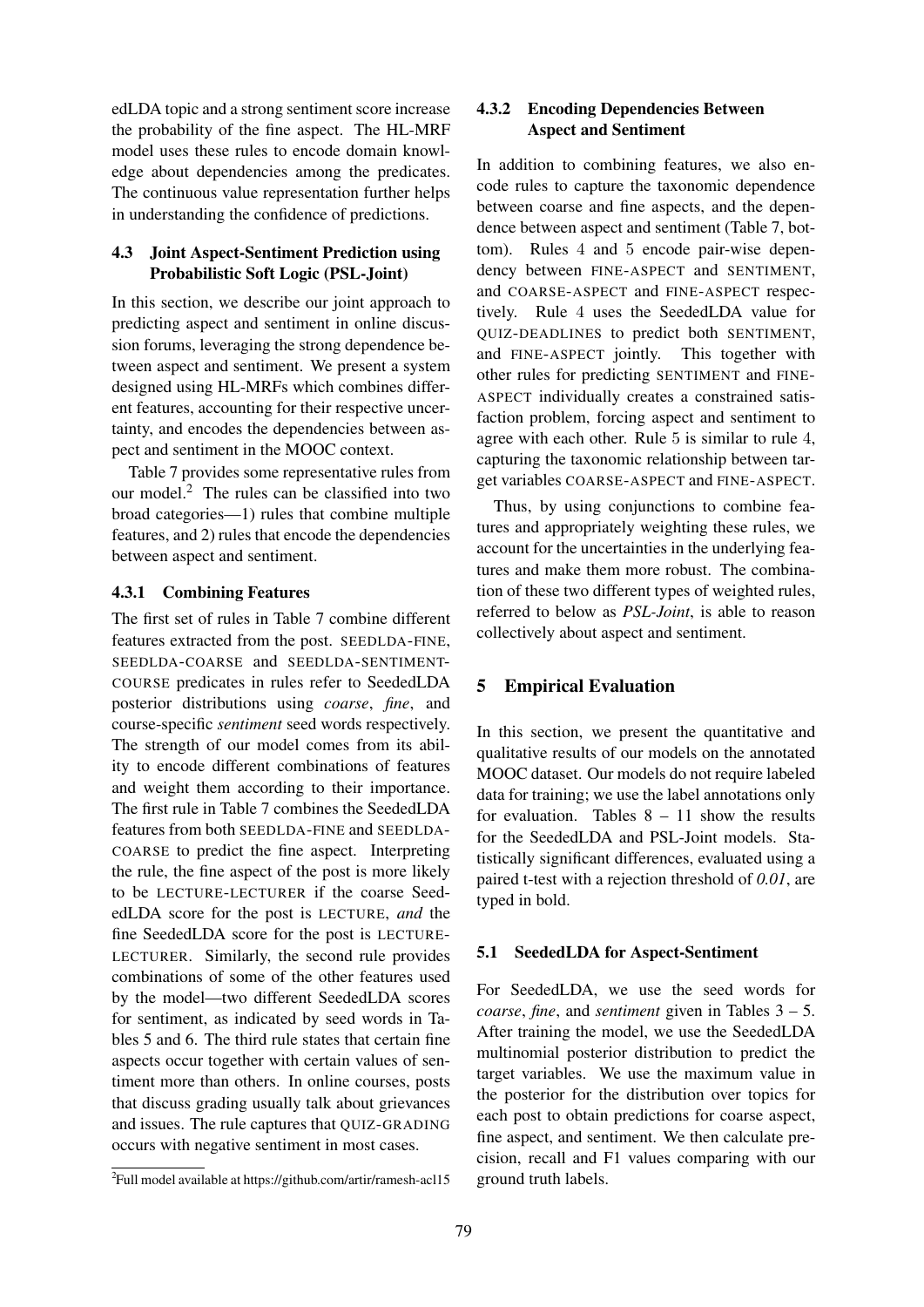#### Rules combining features

SEEDLDA-FINE(POST, LECTURE-LECTURER) ∧ SEEDLDA-COARSE(POST, LECTURE) → FINE-ASPECT(POST, LECTURE-LECTURER) SEEDLDA-SENTIMENT-COURSE(POST, NEGATIVE) ∧ SEEDLDA-SENTIMENT(POST, NEGATIVE) → SENTIMENT(POST, NEGATIVE) SEEDLDA-SENTIMENT-COURSE(POST, NEGATIVE) ∧ SEEDLDA-FINE(POST, QUIZ-GRADING) → FINE-ASPECT(POST, QUIZ-GRADING) Encoding dependencies between aspect and sentiment

SEEDLDA-FINE(POST, QUIZ-DEADLINES) ∧ SENTIMENT(POST, NEGATIVE) → FINE-ASPECT(POST, QUIZ-DEADLINES) SEEDLDA-FINE(POST, QUIZ-SUBMISSION) ∧ FINE-ASPECT(POST, QUIZ-SUBMISSION) → COARSE-ASPECT(POST, QUIZ)

#### Table 7: Representative rules from PSL-Joint model

| Model            |       | LECTURE-CONTENT |       |       | LECTURE-VIDEO |       |       | LECTURE-AUDIO |       |       | LECTURE-LECTURER |                |       | LECTURE-SUBTITLES |       |
|------------------|-------|-----------------|-------|-------|---------------|-------|-------|---------------|-------|-------|------------------|----------------|-------|-------------------|-------|
|                  | Prec. | Rec.            | F1    | Prec. | Rec.          | F1    | Prec. | Rec.          | F1    | Prec. | Rec.             | F <sub>1</sub> | Prec. | Rec.              | F1    |
| <b>SEEDEDLDA</b> | 0.137 | 0.057           | 0.08  | 0.156 | 0.256         | 0.240 | 0.684 | 0.684         | 0.684 | 0.037 | 0.159            | 0.06           | 0.289 | 0.631             | 0.397 |
| PSL-JOINT        | 0.407 | 0.413           | 0.410 | 0.411 | 0.591         | 0.485 | 0.635 | 0.537         | 0.582 | 0.218 | 0.623            | 0.323          | 0.407 | 0.53              | 0.461 |

Table 8: Precision, recall and F1 scores for LECTURE fine aspects

| Model            |       | <b>OUIZ-CONTENT</b> |       | QUIZ-SUBMISSION |       | QUIZ-DEADLINES |       |       | QUIZ-GRADING |       |       |       |
|------------------|-------|---------------------|-------|-----------------|-------|----------------|-------|-------|--------------|-------|-------|-------|
|                  | Prec  | Rec.                | F1    | Prec            | Rec.  | F1             | Prec. | Rec.  | F1           | Prec. | Rec.  | F1    |
| <b>SEEDEDLDA</b> | 0.042 | 0.006               | 0.011 | 0.485           | 0.398 | 0.437          | 0.444 | 0.141 | 0.214        | 0.524 | 0.508 | 0.514 |
| <b>PSL-JOINT</b> | 0.324 | 0.405               | 0.36  | 0.521           | 0.347 | 0.416          | 0.667 | 0.563 | 0.611        | 0.572 | 0.531 | 0.550 |

Table 9: Precision, recall and F1 scores for QUIZ fine aspects

| Model            | LECTURE |       |       | OUIZ  |       |       | <b>CERTIFICATE</b> |       |       | SOCIAL |       |       |
|------------------|---------|-------|-------|-------|-------|-------|--------------------|-------|-------|--------|-------|-------|
|                  | Prec    | Rec.  | F1    | Prec. | Rec.  | F1    | Prec.              | Rec.  | F1    | Prec.  | Rec.  | F1    |
| <b>SEEDEDLDA</b> | 0.597   | 0.673 | 0.632 | 0.752 | 0.583 | 0.657 | 0.315              | 0.845 | 0.459 | 0.902  | 0.513 | 0.654 |
| PSL-JOINT        | 0.563   | 0.715 | 0.630 | 0.724 | 0.688 | 0.706 | 0.552              | 0.711 | 0.621 | 0.871  | 0.530 | 0.659 |

| Model            | <b>POSITIVE</b> |       |       |       | <b>NEGATIVE</b> |       | NEUTRAL |       |       |
|------------------|-----------------|-------|-------|-------|-----------------|-------|---------|-------|-------|
|                  | Prec            | Rec.  | F1.   | Prec. | Rec.            | F1    | Prec.   | Rec.  | F1    |
| <b>SEEDEDLDA</b> | 0.104           | 0.721 | 0.182 | 0.650 | 0.429           | 0.517 | 0.483   | 0.282 | 0.356 |
| PSL-JOINT        | 0.114           | 0.544 | 0.189 | 0.571 | 0.666           | 0.615 | 0.664   | 0.322 | 0.434 |

Table 10: Precision, recall and F1 scores for coarse aspects

Table 11: Precision, recall and F1 scores for sentiment

## 5.2 PSL for Joint Aspect-Sentiment (PSL-Joint)

Tables 8 and 9 give the results for the fine aspects under LECTURE and QUIZ. PSL-JOINT performs better than SEEDEDLDA in most cases, without suffering any statistically significant losses. Notable cases include the increase in scores for LECTURE-LECTURER, LECTURE-SUBTITLES, LECTURE-CONTENT, QUIZ-CONTENT, QUIZ-GRADING, and QUIZ-DEADLINES, for which the scores increase by a large margin over SeededLDA. We observe that for LECTURE-CONTENT and QUIZ-CONTENT, the increase in scores is more significant than others with SeededLDA performing very poorly. Since both lecture and quiz content have the same kind of words related to the course material, SeededLDA is not able to distinguish between these two aspects. We found that in 63% of these missed predictions, SeededLDA predicts LECTURE-CONTENT, instead of QUIZ-CONTENT, and vice versa. In contrast, PSL-Joint uses both coarse and fine SeededLDA scores and captures the dependency between a coarse aspect and its corresponding fine aspect. Therefore, PSL-Joint is able to distinguish between LECTURE-CONTENT and QUIZ-CONTENT. In the next section, we present some examples of posts that SEEDEDLDA misclassified but were predicted correctly by PSL-Joint.

Table 10 presents results for the *coarse-aspects*. We observe that PSL-Joint performs better than SeededLDA for all classes. In particular for CER-TIFICATE and QUIZ, PSL-Joint exhibits a marked increase in scores when compared to SeededLDA. This is also true for sentiment, for which the scores for NEUTRAL and NEGATIVE sentiment show significant improvement (Table 11).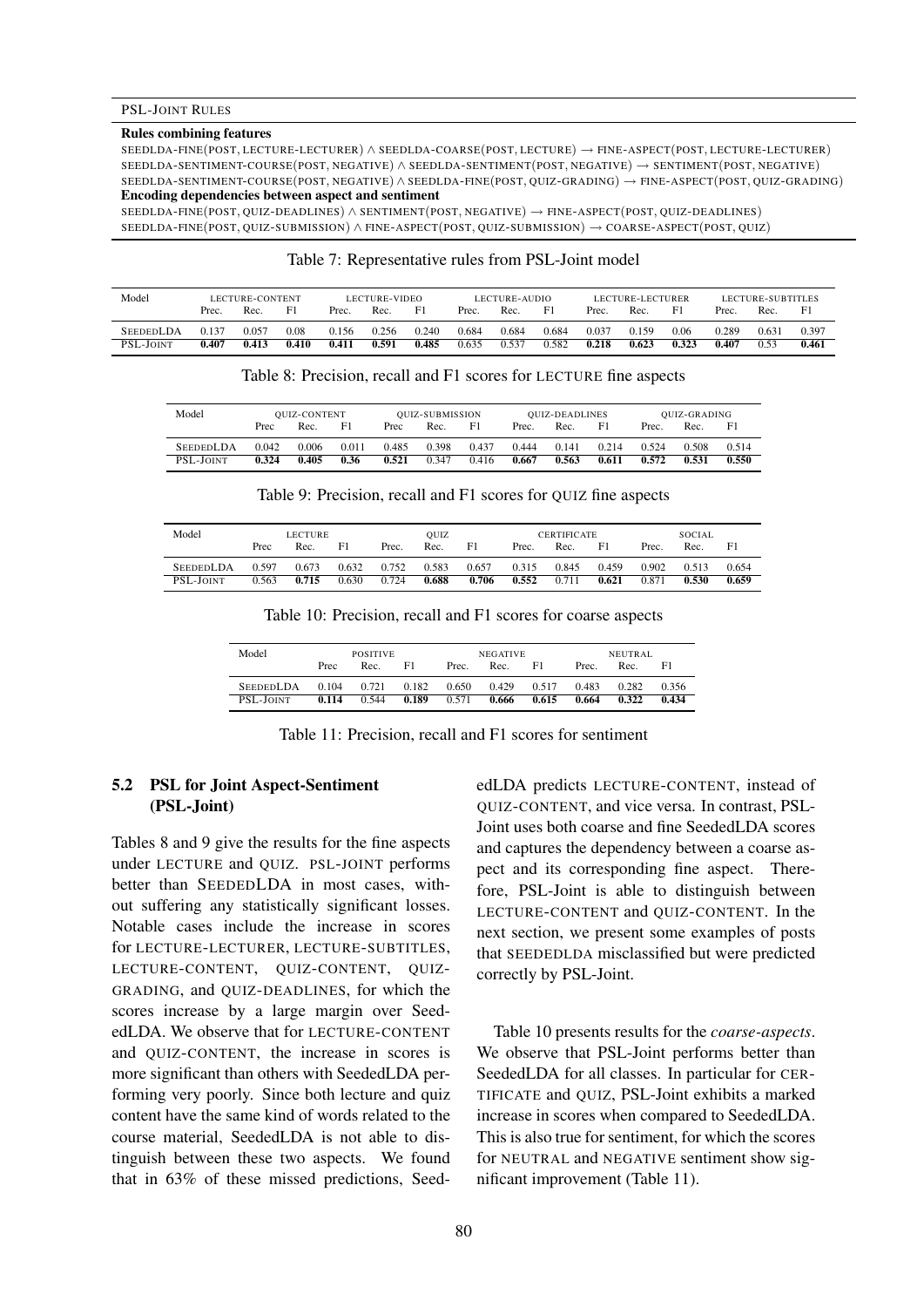| Correct Label       | PSL                 | SeededLDA         | Post                                                                                                                                                                                                                                                                                              |
|---------------------|---------------------|-------------------|---------------------------------------------------------------------------------------------------------------------------------------------------------------------------------------------------------------------------------------------------------------------------------------------------|
| <b>QUIZ-CONTENT</b> | <b>QUIZ-CONTENT</b> | LECTURE-CONTENT   | There is a typo or other mistake in the assignment instructions (e.g. es-<br>sential information omitted) Type ID: programming-content Problem ID:<br>programming-mistake Browser: Chrome 32 OS: Windows 7                                                                                        |
| <b>QUIZ-CONTENT</b> | <b>OUIZ-CONTENT</b> | LECTURE-CONTENT   | There is a typo or other mistake on the page (e.g. factual error informa-<br>tion omitted) Week 4 Quiz Question 6: Question 6 When a user clicks<br>on a View that has registered to show a Context Menu which one of the<br>following methods will be called?                                    |
| LECTURE-AUDIO       | LECTURE-AUDIO       | LECTURE-SUBTITLES | Thanks for the suggestion about downloading the video and referring to<br>the subtitles. I will give that a try but I would also like to point out that<br>what the others are saying is true for me too: The audio is just barely<br>audible even when the volume on my computer is set to 100%. |
| SOCIAL              | SOCIAL.             | LECTURE-VIDEO     | Let's start a group for discussing the lecture videos.                                                                                                                                                                                                                                            |

Table 12: Example posts that PSL-Joint predicted correctly, but were misclassified by SeededLDA

| Correct Label   | Predicted Label     | Second<br>Prediction | Post                                                                                                                                                                                                                                                                                                                                     |
|-----------------|---------------------|----------------------|------------------------------------------------------------------------------------------------------------------------------------------------------------------------------------------------------------------------------------------------------------------------------------------------------------------------------------------|
| LECTURE-CONTENT | <b>QUIZ-CONTENT</b> | LECTURE-CONTENT      | I have a difference of opinion to the answer for Question 6 too. It differs from<br>what is presented in lecture 1.                                                                                                                                                                                                                      |
| SOCIAL.         | LECTURE-SUBTITLES   | SOCIAL.              | Hello guys!!! I am  The course materials are extraordinary. The subtitles are<br>really helpful! Thanks to instructors for giving us all a wonderful opportunity.                                                                                                                                                                        |
| LECTURE-CONTENT | <b>OUIZ-CONTENT</b> | LECTURE-CONTENT      | As the second lecture video told me I started windows telnet and connected to<br>the virtual device. Then I typed the same command for sending an sms that the<br>lecture video told me to. The phone received a message all right and I was able to<br>open it but the message itself seems to be written with some strange characters. |

Table 13: Example posts whose second-best prediction is correct

#### 5.3 Interpreting PSL-Joint Predictions

Table 12 presents some examples of posts that PSL-Joint predicted correctly, and which SeededLDA misclassified. The first two examples illustrate that PSL can predict the subtle difference between LECTURE-CONTENT and QUIZ-CONTENT. Particularly notable is the third example, which contains mention of both *subtitles* and *audio*, but the negative sentiment is associated with *audio* rather than *subtitles*. PSL-Joint predicts the fine aspect as LECTURE-AUDIO, even though the underlying SeededLDA feature has a high score for LECTURE-SUBTITLES. This example illustrates the strength of the joint reasoning approach in PSL-Joint. Finally, in the last example, the post mentions starting a *group* to discuss videos. This is an ambiguous post containing the keyword *video*, while it is in reality a social post about starting a group. PSL-Joint is able to predict this because it uses both the sentiment scores associated with the post and the SeededLDA scores for fine aspect, and infers that social posts are generally positive. So, combining the feature values for social aspect and positive sentiment, it is able to predict the fine aspect as SOCIAL correctly.

The continuous valued output predictions produced by PSL-Joint allow us to rank the predicted variables by output prediction value. Analyzing the predictions for posts that PSL-Joint misclassified, we observe that for *four* out of *nine* fine aspects, more than 70% of the time the correct label

is in the top three predictions. And, for all fine aspects, the correct label is found in the top 3 predictions around 40% of the time. Thus, using the top three predictions made by PSL-Joint, we can understand the fine aspect of the post to a great extent. Table 13 gives some examples of posts for which the second best prediction by PSL-Joint is the correct label. For these examples, we found that PSL-Joint misses the correct prediction by a small margin( $< 0.2$ ). Since our evaluation scheme only considers the maximum value to determine the scores, these examples were treated as misclassified.

### 5.4 Understanding Instructor Intervention using PSL-Joint Predictions

In our 3275 annotated posts, the instructor replied to 787 posts. Of these, 699 posts contain a mention of some MOOC aspect. PSL-Joint predicts 97.8% from those as having an aspect and 46.9% as the correct aspect. This indicates that PSL-Joint is capable of identifying the most important posts, i.e. those that the instructor replied to, with high accuracy. PSL-Joint's MOOC aspect predictions can potentially be used by the instructor to select a subset of posts to address in order to cover the main reported issues. We found in our data that some fine aspects, such as CERTIFICATE, have a higher percentage of instructor replies than others, such as QUIZ-GRADING. Using our system, instructors can sample from multiple aspect cate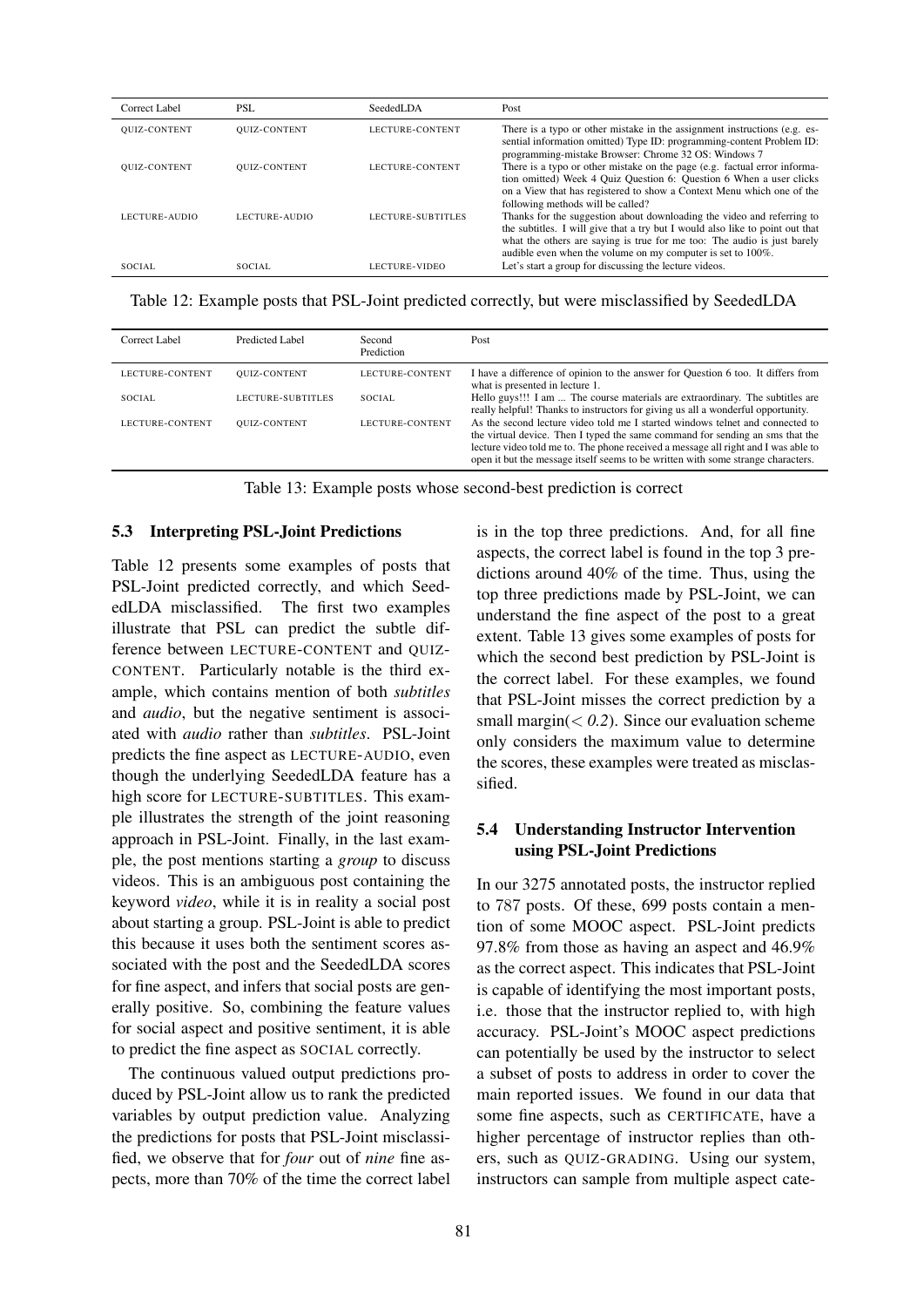gories, thereby making sure that all categories of problems receive attention.

### 6 Conclusion

In this paper, we developed a weakly supervised joint probabilistic model (PSL-Joint) for predicting aspect-sentiment in online courses. Our model provides the ability to conveniently encode domain information in the form of seed words, and weighted logical rules capturing the dependencies between aspects and sentiment. We validated our approach on an annotated dataset of MOOC posts sampled from twelve courses. We compared our PSL-Joint probabilistic model to a simpler SeededLDA approach, and demonstrated that PSL-Joint produced statistically significantly better results, exhibiting a 3–5 times improvement in F1 score in most cases over a system using only SeededLDA. As further shown by our qualitative results and instructor reply information, our system can potentially be used for understanding student requirements and issues, identifying posts for instructor intervention, increasing student retention, and improving future iterations of the course.

Acknowledgements This work was supported by NSF grant IIS1218488, and IARPA via DoI/NBC contract number D12PC00337. The U.S. Government is authorized to reproduce and distribute reprints for governmental purposes notwithstanding any copyright annotation thereon. Disclaimer: The views and conclusions contained herein are those of the authors and should not be interpreted as necessarily representing the official policies or endorsements, either expressed or implied, of IARPA, DoI/NBC, or the U.S. Government.

### References

- Stephen H. Bach, Bert Huang, Ben London, and Lise Getoor. 2013. Hinge-loss Markov random fields: Convex inference for structured prediction. In *Proceedings of the Conference on Uncertainty in Artificial Intelligence (UAI)*.
- S. H. Bach, M. Broecheler, B. Huang, and L. Getoor. 2015. Hinge-loss Markov random fields and probabilistic soft logic. arXiv:1505.04406 [cs.LG].
- David M. Blei, Andrew Y. Ng, and Michael I. Jordan. 2003. Latent Dirichlet allocation. *Journal of Machine Learning Research (JMLR)*.
- Samuel Brody and Noemie Elhadad. 2010. An unsupervised aspect-sentiment model for online reviews. In *Proceedings of Human Language Technologies: Conference of the North American Chapter of the Association for Computational Linguistics (HLT)*.
- Snigdha Chaturvedi, Dan Goldwasser, and Hal Daumé III. 2014. Predicting instructor's intervention in mooc forums. In *Proceedings of the Annual Meeting of the Association for Computational Linguistics (ACL)*.
- Qiming Diao, Minghui Qiu, Chao-Yuan Wu, Alexander J. Smola, Jing Jiang, and Chong Wang. 2014. Jointly modeling aspects, ratings and sentiments for movie recommendation (JMARS). In *Proceedings of the SIGKDD International Conference on Knowledge Discovery and Data Mining (KDD)*.
- Angela Fahrni and Manfred Klenner. 2008. Old wine or warm beer: Target-specific sentiment analysis of adjectives. In *Proceedings of the Symposium on Affective Language in Human and Machine (AISB)*.
- Shobeir Fakhraei, Bert Huang, Louiqa Raschid, and Lise Getoor. 2014. Network-based drug-target interaction prediction with probabilistic soft logic. *IEEE/ACM Transactions on Computational Biology and Bioinformatics (TCBB)*.
- Bert Huang, Angelika Kimmig, Lise Getoor, and Jennifer Golbeck. 2013. A flexible framework for probabilistic models of social trust. In *Proceedings of the International Conference on Social Computing, Behavioral-Cultural Modeling, & Prediction (SBP)*.
- Jagadeesh Jagarlamudi, Hal Daumé, III, and Raghavendra Udupa. 2012. Incorporating lexical priors into topic models. In *Proceedings of the European Chapter of the Association for Computational Linguistics (EACL)*.
- Y. Jo and A.H. Oh. 2011. Aspect and sentiment unification model for online review analysis. In *Proceedings of the International Conference on Web Search and Data Mining (WSDM)*.
- Suin Kim, Jianwen Zhang, Zheng Chen, Alice Oh, and Shixia Liu. 2013. A hierarchical aspect-sentiment model for online reviews. In *Proceedings of the AAAI Conference on Artificial Intelligence (AAAI)*.
- Varada Kolhatkar, Heike Zinsmeister, and Graeme Hirst. 2013. Annotating anaphoric shell nouns with their antecedents. In *Linguistic Annotation Workshop and Interoperability with Discourse*.
- Chenghua Lin and Yulan He. 2009. Joint sentiment/topic model for sentiment analysis. In *Proceedings of the Conference on Information and Knowledge Management (CIKM)*.
- Chenghua Lin, Yulan He, R. Everson, and S. Ruger. 2012. Weakly supervised joint sentiment-topic detection from text. *IEEE Transactions on Knowledge and Data Engineering*.